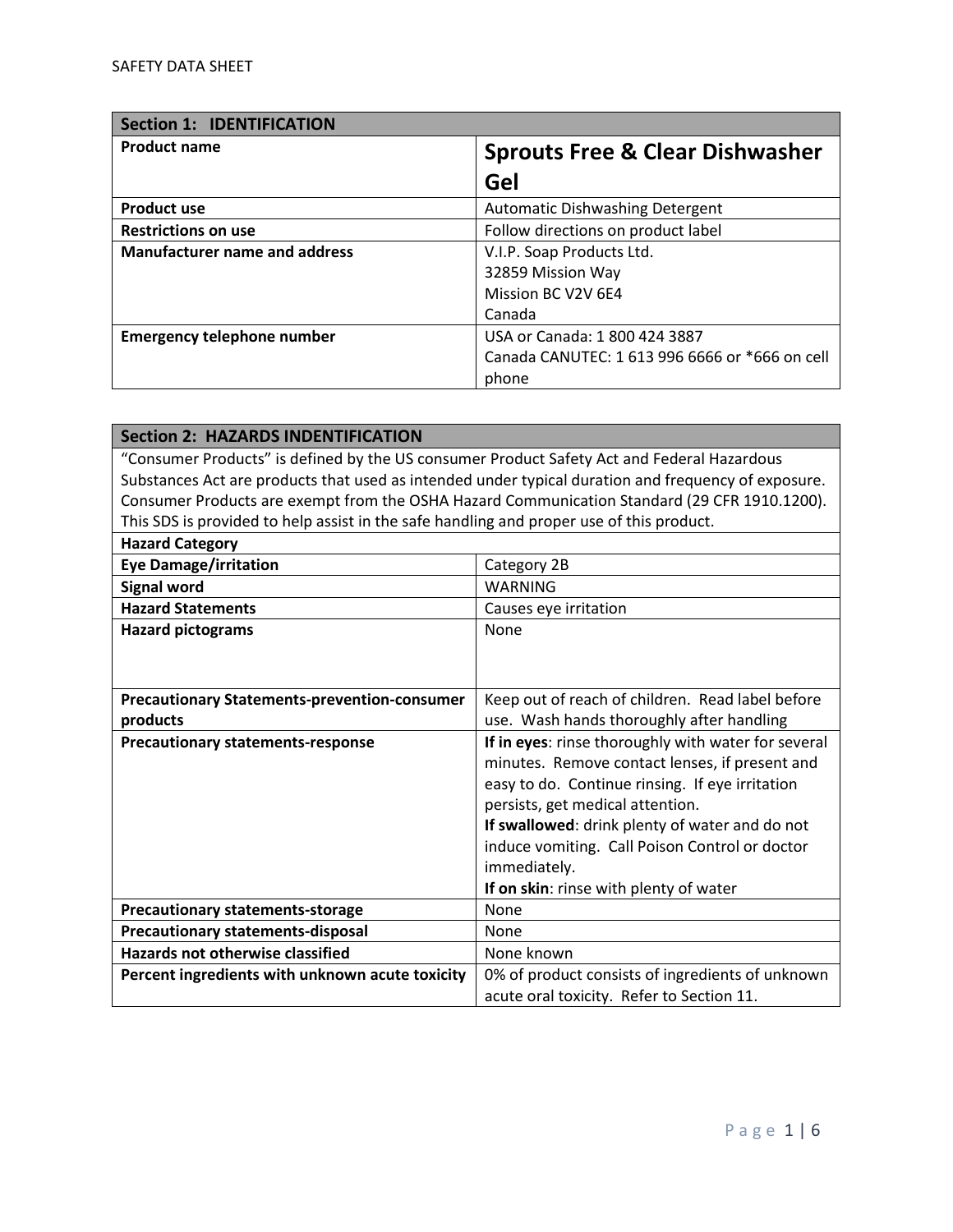| Section 3: COMPOSITION/INFORMATION ON INGREDIENTS |                       |          |
|---------------------------------------------------|-----------------------|----------|
| Ingredient                                        | CAS#                  | Weight % |
| Sodium gluconate                                  | 527-07-1              | $1 - 10$ |
| Ethoxylated alcohols                              | 26183-52-8/68439-50-9 | <5       |
| Alkoxylated alcohol                               | 27252-75-1            | <5       |

| <b>Section 4: FIRST AID MEASURES</b>       |                                                      |
|--------------------------------------------|------------------------------------------------------|
| Eye contact                                | Flush eyes with cool water immediately. Get          |
|                                            | medical attention if irritation develops or persists |
| <b>Skin contact</b>                        | Rinse thoroughly with plenty of water. Get           |
|                                            | medical attention if irritation or rash develops or  |
|                                            | persists                                             |
| Ingestion                                  | Drink 1 or 2 glass of water immediately. Do not      |
|                                            | induce vomiting. Get medical attention               |
|                                            | immediately if symptoms occur                        |
| <b>Inhalation</b>                          | Move to fresh air. If breathing is affected contact  |
|                                            | a physician                                          |
| Most important symptoms/effects, acute and | None under normal use conditions                     |
| delayed                                    |                                                      |
| <b>Note to Physician</b>                   | Treat symptomatically                                |

| <b>Section 5: FIRE FIGHTING MEASURES</b>       |                                                  |
|------------------------------------------------|--------------------------------------------------|
| Suitable extinguishing media                   | Water, dry chemical, carbon dioxide, alcohol-    |
|                                                | resistant foam                                   |
| Unsuitable extinguishing media                 | Not available                                    |
| Specific hazard arising from the chemical      | Product is not flammable, not explosive          |
| mixture                                        |                                                  |
| <b>Hazardous Combustion Products</b>           | Not available                                    |
| <b>Protective Equipment and precaution for</b> | Wear full protective clothing and self-contained |
| <b>Firefighters</b>                            | breathing apparatus pressure demand,             |
|                                                | MSHA/NIOSH approved and full protective gear     |

| <b>Section 6: ACCIDENTAL RELEASE MEASURES</b> |                                                  |
|-----------------------------------------------|--------------------------------------------------|
| <b>Personal precautions</b>                   | Wear appropriate personal protective equipment   |
| Advice for emergency responders               | Use personal protective equipment as required    |
| <b>Environmental precautions</b>              | Avoid entry into lakes, streams, ponds or public |
|                                               | waterways                                        |
| <b>Methods for containment</b>                | Material may be slippery if spilled and wet.     |
|                                               | Prevent spill from entering a waterway. Prevent  |
|                                               | further leakage or spillage if safe to do so.    |
| <b>Method for cleaning up</b>                 | Sweep up and shovel into suitable containers for |
|                                               | disposal. Dispose of in accordance with local    |
|                                               | regulations.                                     |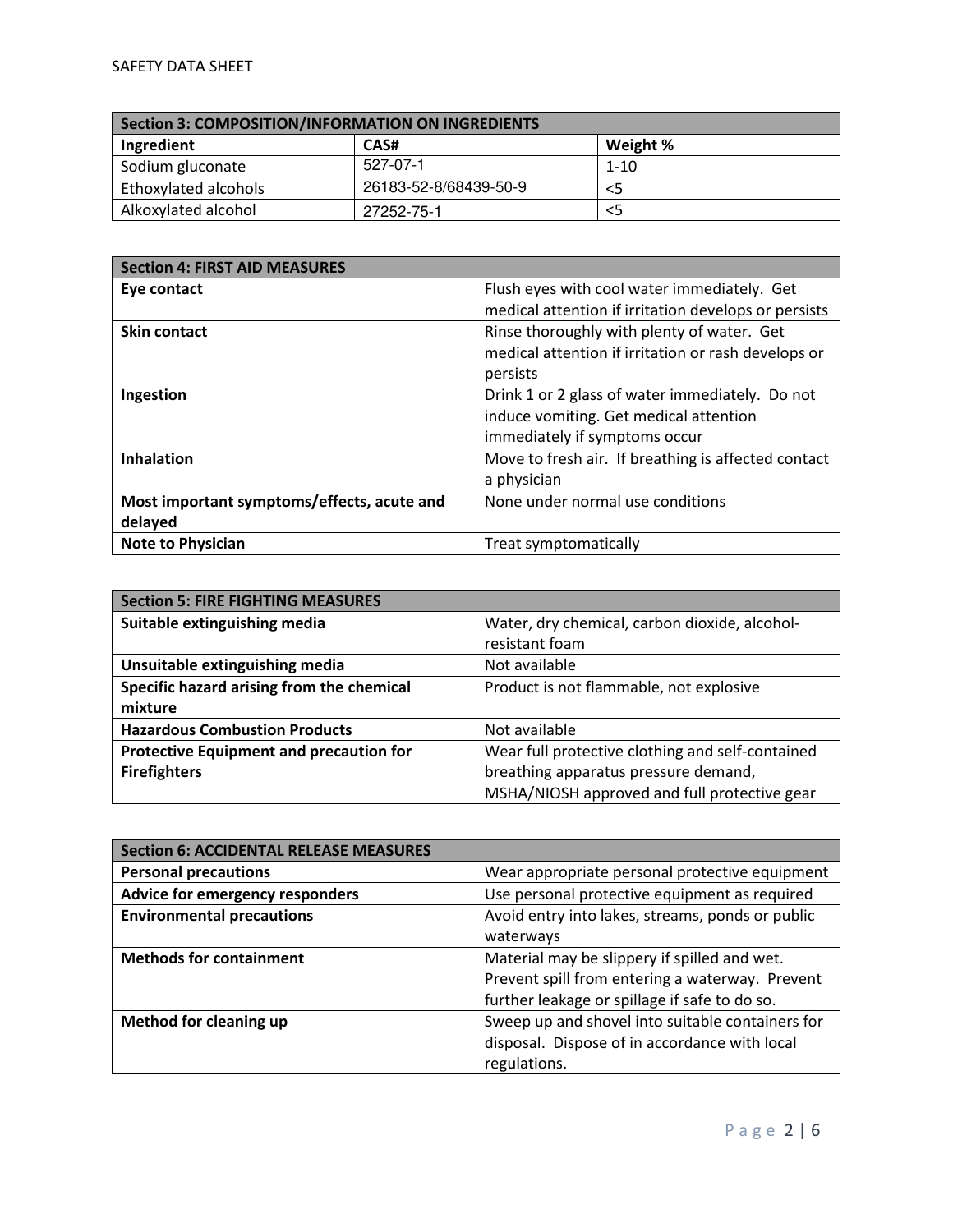| <b>Section 7: HANDLING AND STORAGE</b> |                                                  |
|----------------------------------------|--------------------------------------------------|
| Safe handling                          | Wear personal protective equipment as required.  |
|                                        | Use as directed on product label. Keep container |
|                                        | closed when not in use. Do not return spills to  |
|                                        | original container for reuse. Do not reuse       |
|                                        | container to store beverage. Wash thoroughly     |
|                                        | after handling.                                  |
| Safe storage                           | Keep out of reach of children and pets. Store in |
|                                        | original container in a dry, cool and well-      |
|                                        | ventilated area away from direct sunlight and    |
|                                        | incompatible materials, food and drink. Keep     |
|                                        | container closed when not in use                 |
| Incompatible products                  | None known                                       |

| <b>Section 8: EXPOSURE CONTROL/PERSONAL PROTECTION</b> |                                                    |
|--------------------------------------------------------|----------------------------------------------------|
| <b>Exposure limits</b>                                 | None known                                         |
| <b>Engineering measures</b>                            | N/A                                                |
| <b>Personal Protective Equipment</b>                   |                                                    |
| <b>Respiratory protection</b>                          | None required under normal conditions and as       |
|                                                        | long as product is used as directed. In case of    |
|                                                        | insufficient ventilation wear suitable respiratory |
|                                                        | equipment.                                         |
| Eye protection                                         | No special protective equipment required for       |
|                                                        | household setting. Use appropriate eye             |
|                                                        | protection as needed in case of splash hazard      |
| Skin protection                                        | Gloves may be worn for protection                  |
| <b>Hygiene Measures</b>                                | Handle with good industrial hygiene and safety     |
|                                                        | practice                                           |

| <b>Section 9: PHYSICAL AND CHEMICAL PROPERTIES</b> |                                                  |
|----------------------------------------------------|--------------------------------------------------|
| Physical state at 20°C                             | Gel                                              |
| Appearance                                         | White/light yellowish gel                        |
| Odor                                               | Characteristic odor of plant-derived ingredients |
| <b>Odor threshold</b>                              | Not available                                    |
| рH                                                 | 8-10 direct                                      |
| <b>Melting point</b>                               | Not available                                    |
| <b>Freezing point</b>                              | Not available                                    |
| Initial boiling point and boiling range            | Not available                                    |
| <b>Flash point</b>                                 | Not available. Aqueous solution                  |
| <b>Evaporation rate</b>                            | Not available                                    |
| Flammability (solid, gas)                          | Not flammable                                    |
| <b>Flammability limits in air</b>                  | Not available                                    |
| <b>Upper flammability limit</b>                    | Not applicable                                   |
| <b>Lower flammability limit</b>                    | Not applicable                                   |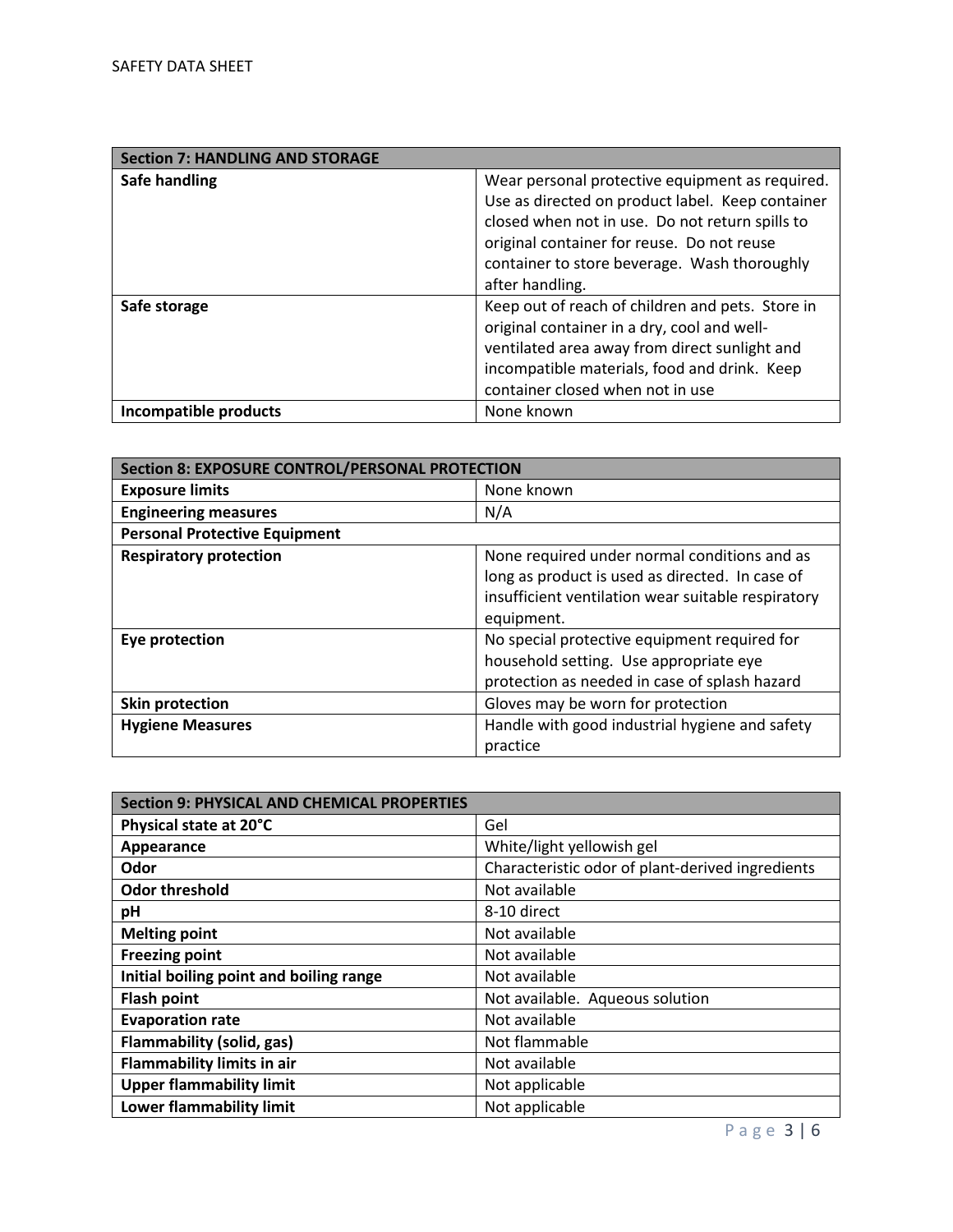| Vapor pressure (mmHg)                   | Not available                              |
|-----------------------------------------|--------------------------------------------|
| Vapor density (air=1)                   | Not available                              |
| Specific gravity (water=1)/Bulk density | $1.02 - 1.04$ g/mL                         |
| <b>Relative density</b>                 | Not available                              |
| Solubility in water                     | Soluble                                    |
| Solubility in other solvents            | Not available                              |
| Partition coefficient: n-octanol/water  | Not available                              |
| <b>Autoignition temperature</b>         | Not available                              |
| <b>Decomposition temperature</b>        | Not available                              |
| Viscosity (cPs)                         | 500-800                                    |
| VOC content (%)                         | Product complies with US state and federal |
|                                         | regulations for VOC content in consumer    |
|                                         | products                                   |

| <b>Section 10: STABILITY AND REACTIVITY</b> |                                                   |
|---------------------------------------------|---------------------------------------------------|
| Reactivity                                  | None under normal use conditions                  |
| <b>Chemical stability</b>                   | Stable under normal conditions of use and         |
|                                             | storage                                           |
| <b>Hazardous reactions</b>                  | None known                                        |
| <b>Conditions to avoid</b>                  | None under normal processing                      |
| <b>Material to avoid</b>                    | None in particular                                |
| Incompatible materials                      | Should not mix with other household chemicals,    |
|                                             | acids, strong oxidizers or reducing agents unless |
|                                             | specifically provided for in the use directions.  |
| <b>Hazardous decomposition products</b>     | None known                                        |

| <b>Section 11: TOXICOLOGICAL INFORMATION</b>                             |                                     |
|--------------------------------------------------------------------------|-------------------------------------|
| <b>Potential routes of exposure:</b>                                     |                                     |
| <b>Inhalation</b>                                                        | No known effect                     |
| <b>Skin contact</b>                                                      | May irritate skin                   |
| Ingestion                                                                | No known effect                     |
| Eye contact                                                              | Causes serious eye irritation       |
| Delayed, immediate, or chronic effects from short and long-term exposure |                                     |
| <b>Acute toxicity</b>                                                    | No known effect                     |
| <b>Skin corrosion/irritation</b>                                         | May irritate skin                   |
| Serious eye damage/eye irritation                                        | Causes serious eye irritation       |
| <b>Skin sensitization</b>                                                | No known effect                     |
| <b>Respiratory sensitization</b>                                         | No known effect                     |
| <b>Germ cell mutagenicity</b>                                            | Not classified based on ingredients |
| <b>Neurological effects</b>                                              | No known effect                     |
| <b>Reproductive toxicity</b>                                             | No known effect                     |
| <b>Developmental toxicity</b>                                            | No known effect                     |
| <b>Teratogenicity</b>                                                    | No known effect                     |
| <b>STOT-single exposure</b>                                              | No known effect                     |
| <b>STOT-repeated exposure</b>                                            | No known effect                     |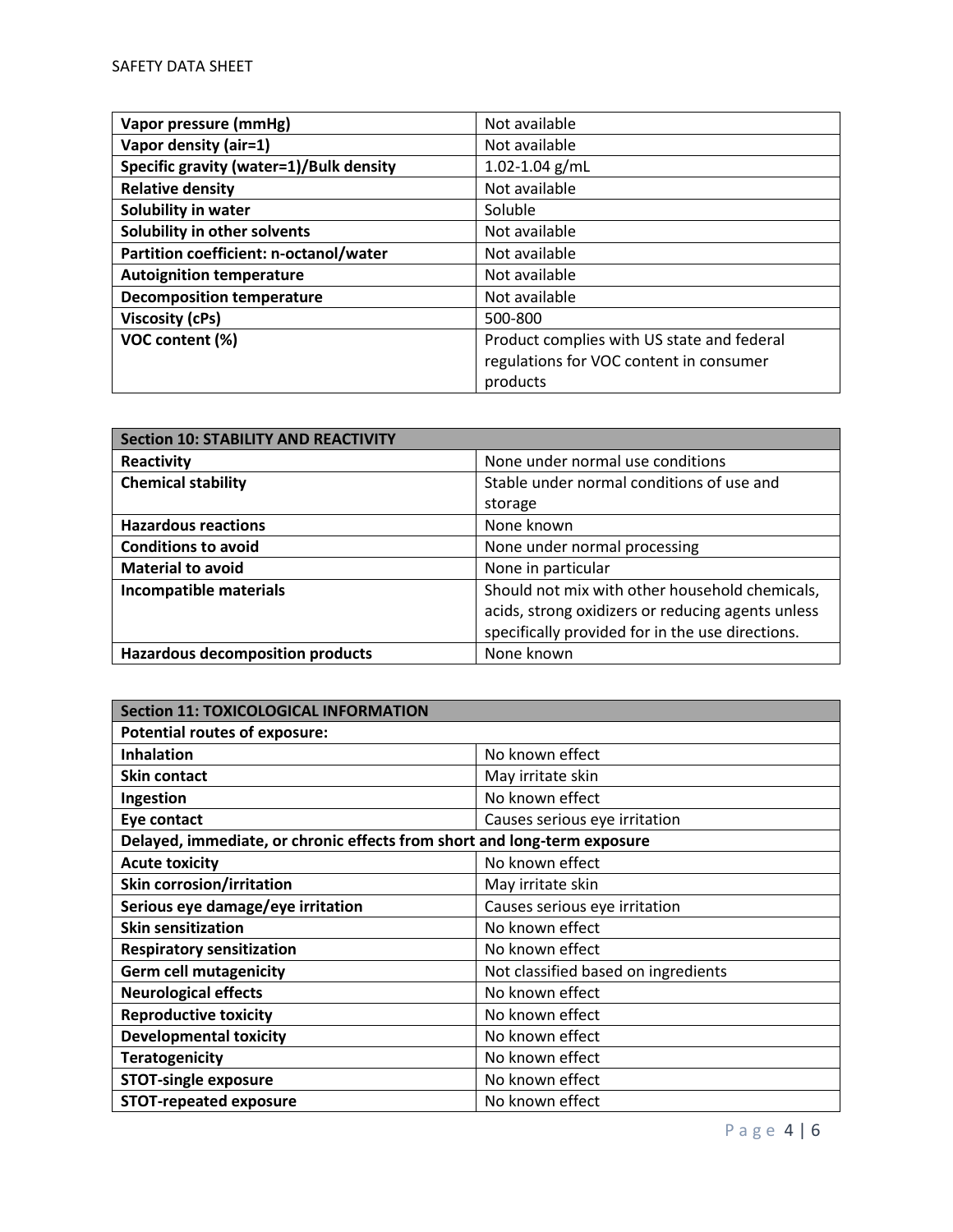| <b>Target organ effects</b> | No known effect |
|-----------------------------|-----------------|
| <b>Aspiration hazard</b>    | No known effect |
| Carcinogenicity             | No known effect |

**Components information:** 

| <b>Chemical names</b> | CAS#         | $LD_{50}$ Oral | $LD_{50}$ Dermal | <b>LC50 Inhalation</b> |
|-----------------------|--------------|----------------|------------------|------------------------|
| Sodium gluconate      | 527-07-1     | Not available  | Not available    | Not available          |
| Alkoxylated           |              | Not available  | Not available    | Not available          |
| alcohol               | 27252-75-1   |                |                  |                        |
| Ethoxylated           | 26183-52-    | Not available  | Not available    | Not available          |
| alcohols              | 8/68439-50-9 |                |                  |                        |

| <b>Section 12: ECOLOGICAL INFORMATION</b>                       |                                                  |  |
|-----------------------------------------------------------------|--------------------------------------------------|--|
| This product is not expected to be hazardous to the environment |                                                  |  |
| <b>Ecotoxicity</b>                                              | Not available                                    |  |
| <b>Persistence and degradability</b>                            | Biodegradable based on ethoxylated alcohol.      |  |
|                                                                 | None of inorganic ingredients are biodegradable. |  |
| <b>Bioaccumulative potential</b>                                | No information available                         |  |
| <b>Mobility in soil</b>                                         | No information available                         |  |
| Other adverse effects, environmental fate                       | No adverse effects expected                      |  |

| <b>Section 13: DISPOSAL CONSIDERATIONS</b>                   |                                                                                                                                                                 |  |
|--------------------------------------------------------------|-----------------------------------------------------------------------------------------------------------------------------------------------------------------|--|
| <b>Waste from unused products</b>                            | Disposal must be in compliance with applicable<br>local, state, provincial and federal laws and<br>regulations. Do not contaminate stormwater<br>run-off areas. |  |
| <b>Contaminated packaging</b>                                | Disposal should be in accordance with applicable<br>regional, national and local laws and regulations                                                           |  |
| California Hazardous waste codes (non-<br>household setting) | 561                                                                                                                                                             |  |
| <b>Connecticut Hazardous Waste Code</b>                      | CT <sub>04</sub>                                                                                                                                                |  |
| <b>Washington Hazardous Waste Code</b>                       | <b>WT02</b>                                                                                                                                                     |  |
| <b>Empty packaging</b>                                       | Offer clean container for recycling.<br>Empty &<br>Replace cap                                                                                                  |  |

| <b>Section 14: TRANSPORT INFORMATION</b> |               |
|------------------------------------------|---------------|
| U.S. DOT                                 | Not regulated |
| <b>IMDG</b>                              | Not regulated |
| <b>IATA</b>                              | Not regulated |
| <b>Canadian TDG</b>                      | Not regulated |

| <b>Section 15: REGULATORY INFORMATION</b> |  |
|-------------------------------------------|--|
| l U.S.                                    |  |